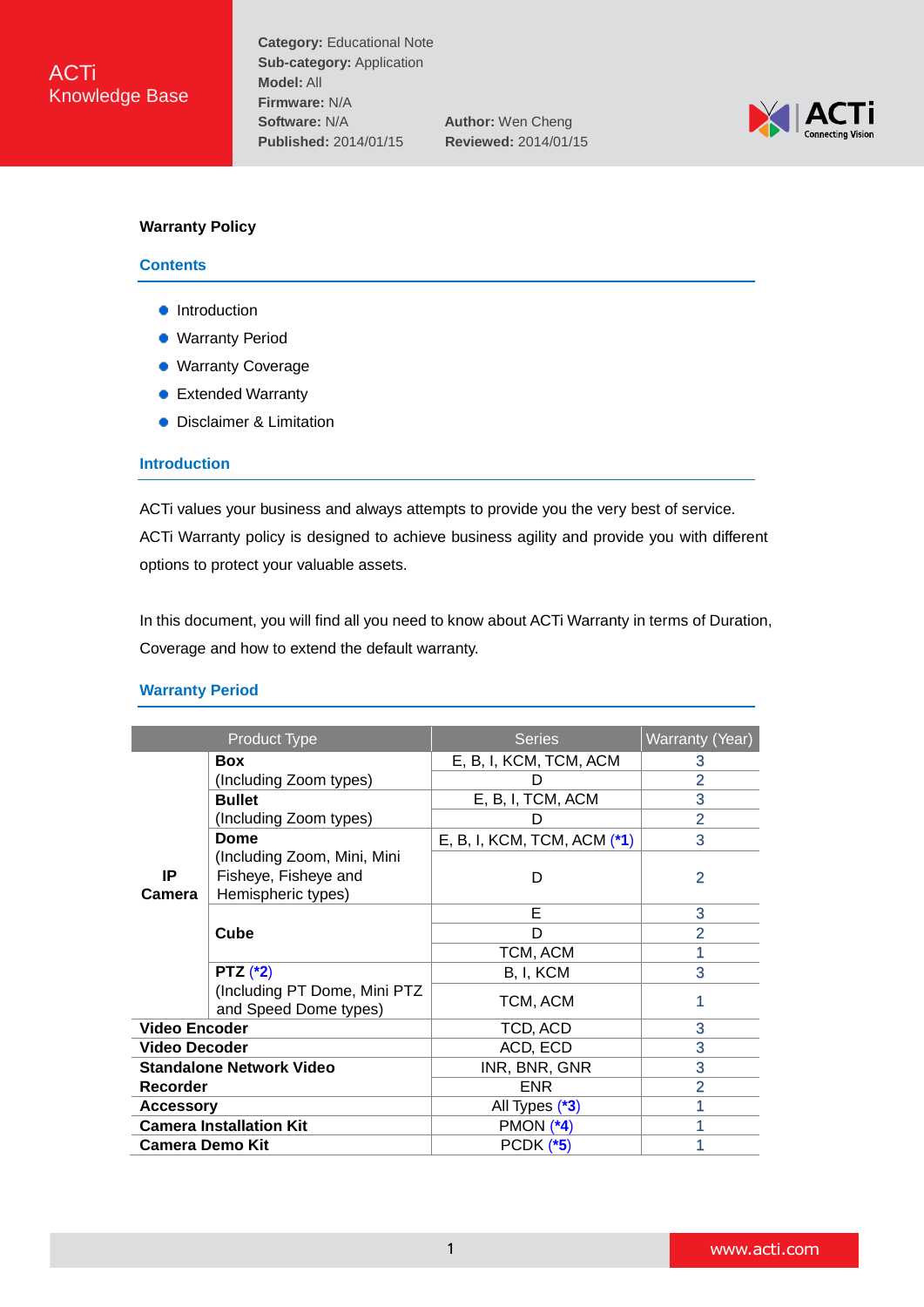**(\*1)** *ACM series Mini Dome cameras are warranted for one (1) year*.

**(\*2)** *PTZ cameras which are at any time in continuous motion due to use of pan/tilt/zoom operation (i.e. "auto-scan" or "tour") are warranted for three (3) months (except I and KCM series cameras which are warranted for one (1) year if in continuous motion); if said cameras in this section are not in continuous motion, the original warranty period will apply.* **(\*3)** *Accessories include peripherals such as power adapters and the charger for Camera Installation Kit.*

**(\*4)** *The warranty period for the Camera Installation Kit itself is one (1) year, while the equipment's battery only has six (6)-month warranty.*

**(\*5)** *The warranty period for Camera Demo Kit itself is one (1) year, which does not cover the suitcase and its interior foam that comes with this product.*

|                         | <b>Standard Warranty</b> | <b>Limited Warranty</b> |                       |  |
|-------------------------|--------------------------|-------------------------|-----------------------|--|
| <b>Warranty Term</b>    | 2-Year Warranty          | 1-Year Warranty         | 3-Month Warranty      |  |
|                         | - IP Box Camera          | - IP Cube Camera        | In Continuous Motion: |  |
|                         | - IP Bullet Camera       | - IP Mini Dome Camera   | I- IP PTZ Camera      |  |
|                         | - IP Fixed Dome          | - Peripheral            | - IP Speed Dome       |  |
| <b>Product Category</b> | - Video Servers          | In Static Motion:       |                       |  |
|                         | - Video Decoder          | - IP PTZ Camera         |                       |  |
|                         |                          | - IP Speed Dome         |                       |  |

### *For shipment between 2009.01.01 to 2010.12.31*

### *For shipment before 2009.01.01*

|                         | <b>Standard Warranty</b> | <b>Limited Warranty</b> |                       |  |
|-------------------------|--------------------------|-------------------------|-----------------------|--|
| <b>Warranty Term</b>    | 1-Year Warranty          | 1-Year Warranty         | 3-Month Warranty      |  |
|                         | - IP Box Camera          | - IP Cube Camera        | In Continuous Motion: |  |
|                         | - IP Bullet Camera       | l- IP Mini Dome Camera  | - IP PTZ Camera       |  |
|                         | - IP Fixed Dome          | - Peripheral            | - IP Speed Dome       |  |
| <b>Product Category</b> | - Video Servers          | In Static Motion:       |                       |  |
|                         | - Video Decoder          | I- IP PTZ Camera        |                       |  |
|                         |                          | - IP Speed Dome         |                       |  |

# **Warranty Initialization Date**

There are two ways to determine the warranty initialization date:

-For products not registered with ACTi, the warranty initialization date is the shipping date from ACTi (as verified by ACTi shipping invoice).

-For products registered with ACTi, the warranty initialization date is the date of purchase from ACTi Authorized Distributors (as verified by ACTi Authorized Distributor shipping invoice).

*For Warranty Status Checking, please go to <http://www.acti.com/checkwarranty> For Warranty Registration, please go to <http://www.acti.com/registerwarranty>*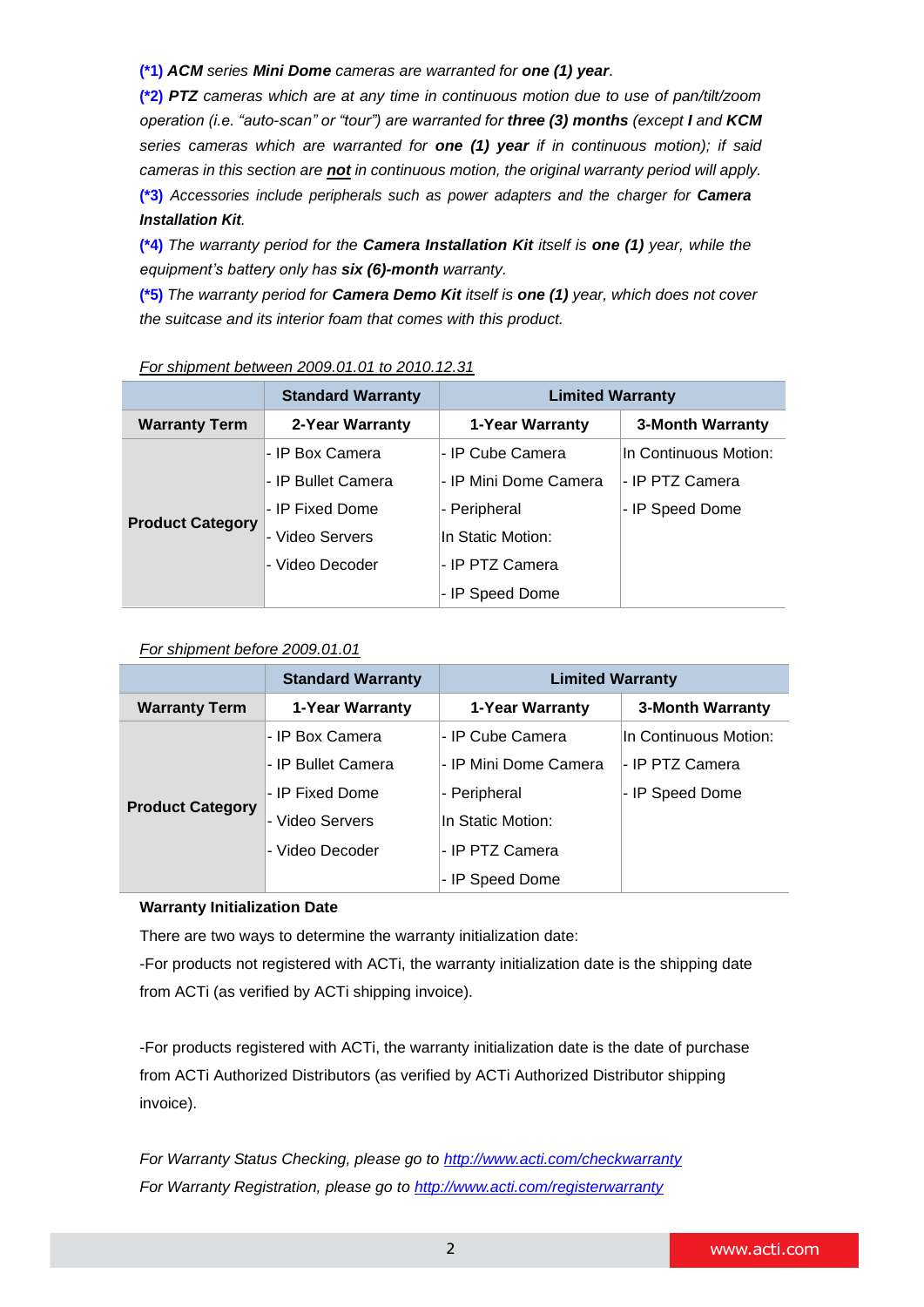#### <span id="page-2-0"></span>**Terms and Conditions**

ACTi Corporation ('ACTi') products are warranted to be free from defects in material and workmanship under normal use within the warranty period.

Products not sold through ACTi Authorized Distributors are not covered in the warranty agreement.

Warranty obligations for customized products are governed by separate contracts and not covered in this document.

- 1. ACTi warrants the original purchaser that the full range of IP Surveillance products enclosed with this limited hardware warranty to be free from defects in workmanship and materials for a pre-defined period from the date of original purchase.
- 2. Whether a defect is considered to fall within the warranty period is determined by the date ACTi receives notice of possible defect from Customer via our online Customer Help Desk. Please go to *<http://www.acti.com/chd>* to report all issues.
- 3. ACTi's sole liability is limited to either repair of the defectives using new or refurbished parts, or replacement of the defective unit. ACTi is not responsible for direct, special, incidental or consequential damages resulting from any breach of warranty or condition.
- 4. ACTi reserves the right to use replacement components for third party peripherals or components no longer available from original suppliers.
- 5. The basic fee for examining the returned devices is USD 50 per piece. However, if the device is within warranty and it was found to be defective after examination, the examination fee will be fully waived; furthermore, the device will be repaired and returned back to the customer for free. In order to help the customer to resume normal operation as soon as possible and avoid examination fees on devices that are not actually damaged, we are eager to assist you with remote troubleshooting and seek every possible way to fix the device without the unnecessary time and expense of returning the device for repair.
- 6. Any incorrect or incomplete information (serial numbers, the amount of items, etc) will cause additional work load for manufacturer; therefore there is a document processing fee for returned devices which will be fully waived if the provided information is correct.
- **7. The repaired or replaced hardware will be warranted for the remainder of the original warranty period or ninety (90) days, whichever is longer.**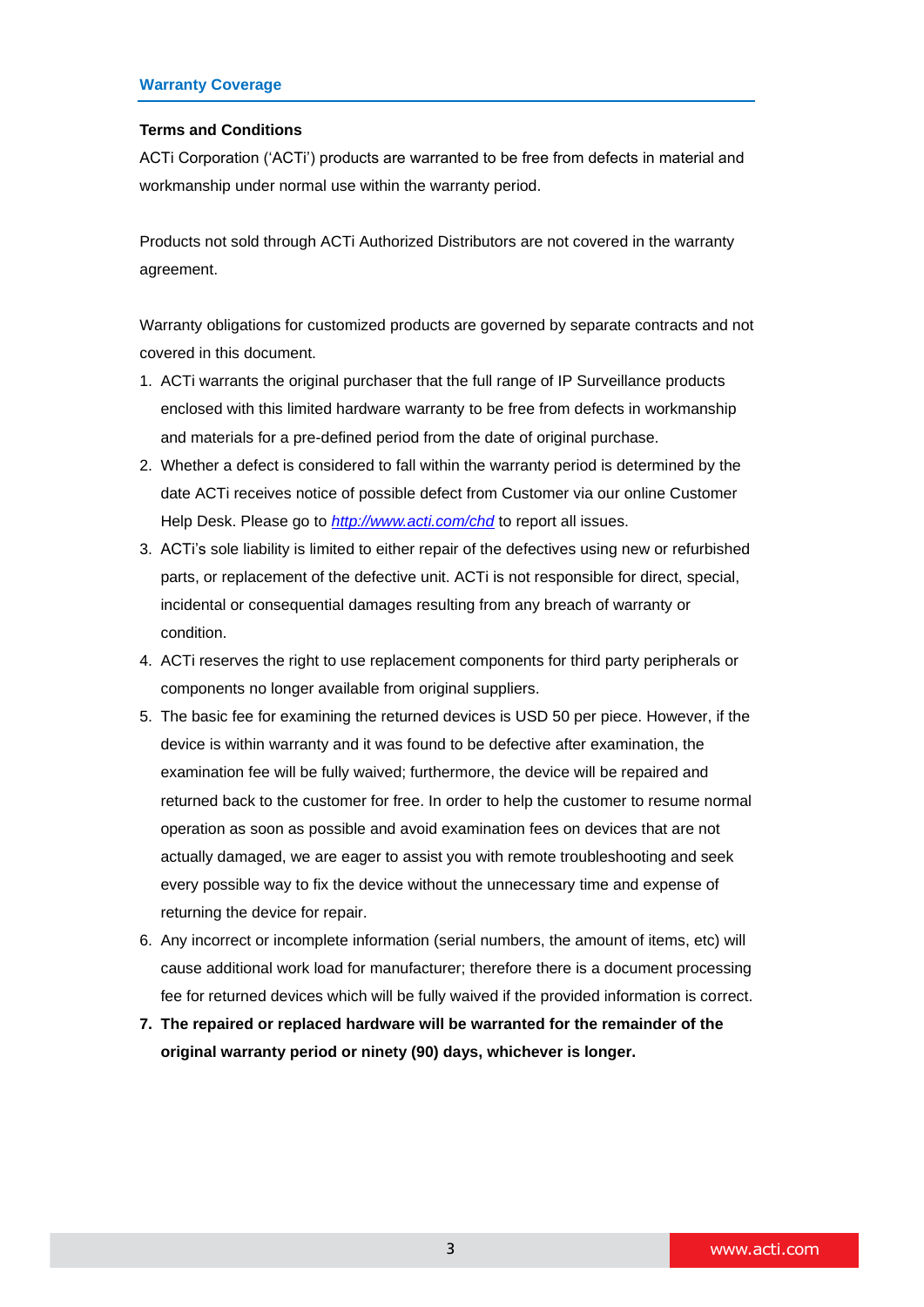# **Exclusions from Warranty**

ACTi assumes no liability as a consequence of following circumstances, under which the warranty becomes void and ceases to take effect.

- 1. The product is found to be defective after the warranty period has expired.
- 2. The product has been subjected to misuse, abuse, negligence, accident, tampering, altering or unauthorized repair, whether by accident or other causes. Such conditions will be determined by ACTi in its sole and unfettered discretion.
- 3. The product has been damaged due to disasters or extreme conditions, whether natural or human, including but not limited to flood, fire, lightning strikes or power line disturbances.
- 4. The product has been subject to environmental conditions beyond the designed tolerance. Such as being used in outdoor environments without proper protection for indoor models, liquid damage, extreme heat/cold condition beyond design limit and exposure to direct sunlight or halogen light.
- 5. The serial number on the product has been removed, altered or defaced.
- 6. The warranty will not cover cosmetic damages, nor will it cover damages that occurred during shipment.
- <span id="page-3-0"></span>7. For camera products supplied without a lens, damage to product due to incorrectly mounted lenses will void this limited hardware warranty.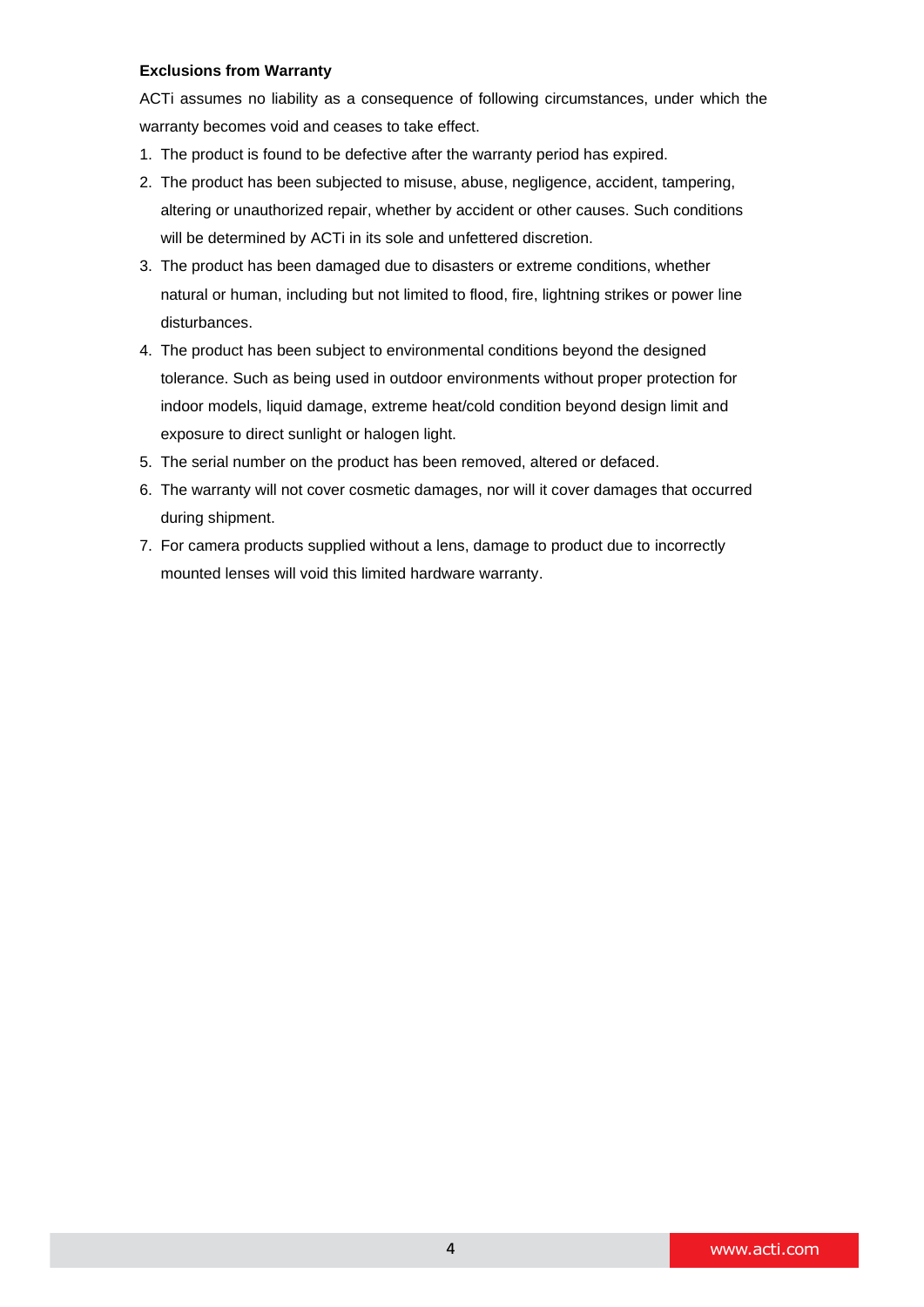ACTi offers extended warranty which can be purchased separately from an ACTi sales representative. It covers **Cameras**, **Video Encoders**, **Video Decoders** and **Standalone NVR** products, not including **Camera Installation Kits**, **Camera Demo Kits** and **Accessories**.

The charge for purchase of extended warranty is incremental, based on the selling price of the product.

|                                           | <b>Series</b>             | Add-on Extended Warranty Allowed          |         |         |
|-------------------------------------------|---------------------------|-------------------------------------------|---------|---------|
| <b>Product Type</b>                       |                           | 1 Year                                    | 2 Years | 3 Years |
|                                           |                           | Charge (% of the product's selling price) |         |         |
|                                           |                           | 10%                                       | 20%     | 30%     |
| IP Camera $(*)$                           | E, B, I,<br>KCM, TCM, ACM | $\checkmark$                              | Υ       |         |
|                                           | D                         | Y                                         | v       |         |
| <b>Video Encoder</b>                      | TCD, ACD                  | v                                         | v       |         |
| <b>Video Decoder</b>                      | ACD, ECD                  |                                           |         |         |
| <b>Standalone</b><br><b>Network Video</b> | INR, BNR, GNR             |                                           | v       |         |
| Recorder                                  | <b>ENR</b>                |                                           |         |         |

# **Warranty Extension Policy**

**\*** *PTZ cameras which are at any time in continuous motion due to use of pan/tilt/zoom operation (i.e. "auto-scan" or "tour") are warranted for only three (3) months (*I *and KCM series cameras are warranted for one (1) year if in continuous motion) even if the warranty extension has been purchased; if said cameras in this section are not in continuous motion, the original warranty period and extension policy will apply.*

# **Guidelines**

- 1. Products bought under EOL promotion (with special price) are not allowed to have warranty extension.
- 2. Warranty extension is allowed anytime as long as the unit is still under warranty.
- 3. ACTi reserves the right to approve or reject your warranty extension upon request.